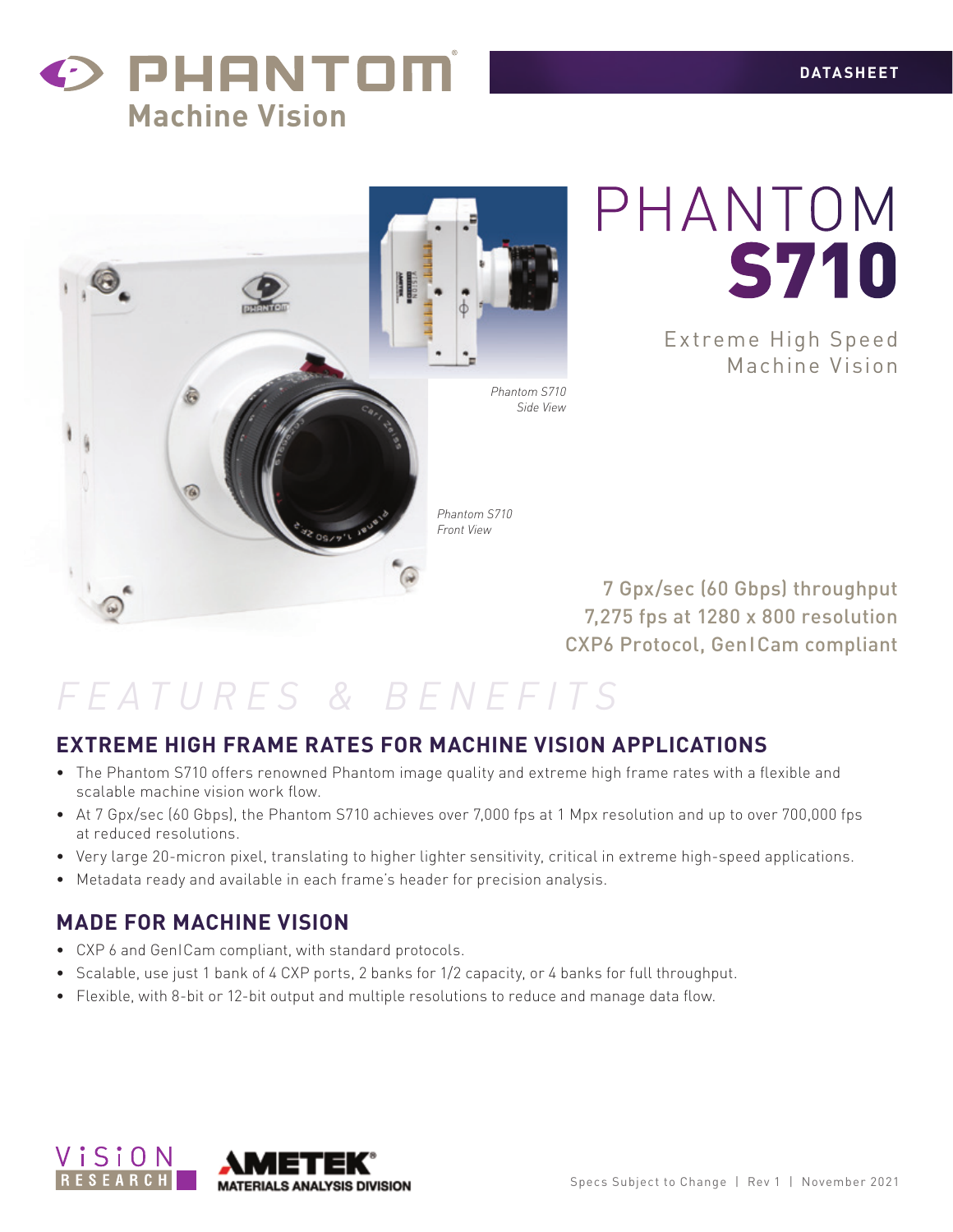# O PHANTOM

|  |  |  | <b>FRAME RATES &amp; EXPOSURE</b> |  |  |
|--|--|--|-----------------------------------|--|--|
|--|--|--|-----------------------------------|--|--|

|                                     | $12$ -bit<br>8-bit                   |         |  |
|-------------------------------------|--------------------------------------|---------|--|
| Top FPS at<br><b>Max Resolution</b> | 5.740                                | 7.275   |  |
| <b>Maximum FPS</b>                  | 701,030                              | 701,030 |  |
| Minimum FPS                         | 100                                  |         |  |
| <b>CAR Increments</b>               | $128 \times 8$                       |         |  |
| Minimum<br>Exposure                 | $1 \mu s$<br>300 ns with FAST option |         |  |
| Electronic Shutter                  | Global Shutter                       |         |  |

|                                    | <b>IMAGING</b>                           |
|------------------------------------|------------------------------------------|
| <b>Sensor Type</b>                 | <b>CMOS</b>                              |
| <b>Maximum Resolution</b>          | 1280 x 800                               |
| <b>Bit Depth</b>                   | 12-bit, output in either 12-bit or 8-bit |
| <b>Pixel Size</b>                  | $20 \mu m$                               |
| <b>Sensor Size</b>                 | 25.6 x 16.0 mm; 30.18 mm diagonal        |
| <b>ISO Daylight</b><br>[12232 STD] | Mono 6,000;<br>Color 2,000               |
| <b>ISO Tungsten</b><br>[12232 STD] | Mono 16,000;<br>Color 2,000              |
| Dynamic Range                      | 59.6 dB                                  |
| <b>Readout Noise</b>               | $290e-$                                  |

| <b>Resolution</b> |     |                            |                      | <b>FPS</b>                  |                     |
|-------------------|-----|----------------------------|----------------------|-----------------------------|---------------------|
| Н                 | V   | <b>Bit</b><br><b>Depth</b> | 4 Banks<br>8 Gpx/sec | 2 Banks<br>4Gpx/sec         | 1 Bank<br>2 Gpx/sec |
| 1280              | 800 | 8-bit                      | 7,275                | 4,290                       | 2,145               |
|                   |     | $12$ -bit                  | 5,740                | 2,885                       | 1,445               |
| 1024              | 768 | 8-bit                      | 9,255                | 5,640                       | 2,825               |
|                   |     | $12$ -bit                  | 7,570                | 3,795                       | 1,890               |
| 768               | 640 | 8-bit                      | 13,980               | 8,940                       | 4,505               |
|                   |     | 12-bit                     | 11,975               | 6,045                       | 3,015               |
| 512               | 512 | 8-bit                      | 23,480               | 16,390                      | 8,385               |
|                   |     | $12$ -bit                  | 21,855               | 11,340                      | 5,630               |
| 256               | 320 | 8-bit                      | 57,430               | 49,850                      | 27,375              |
|                   |     | $12$ -bit                  | 55,600               | 36,090                      | 18,255              |
| 128               | 32  | 8-bit                      | 314,810              | 217,945                     | 414,630             |
|                   |     | $12$ -bit                  | 242,855              | 500,000                     | 298,245             |
| 128               | 8   | 8-bit                      |                      | N/A - Min res N/A - Min res | 701,030             |
|                   |     | $12$ -bit                  | 128 x 32             | 128 x 32                    | 701,030             |

#### *IMAGE STITCHING PROCESS*



*\* Certain Phantom cameras are held to export licensing standards. Details available at: www.phantomhighspeed.com/export*



Specs Subject to Change | Rev 1 | November 2021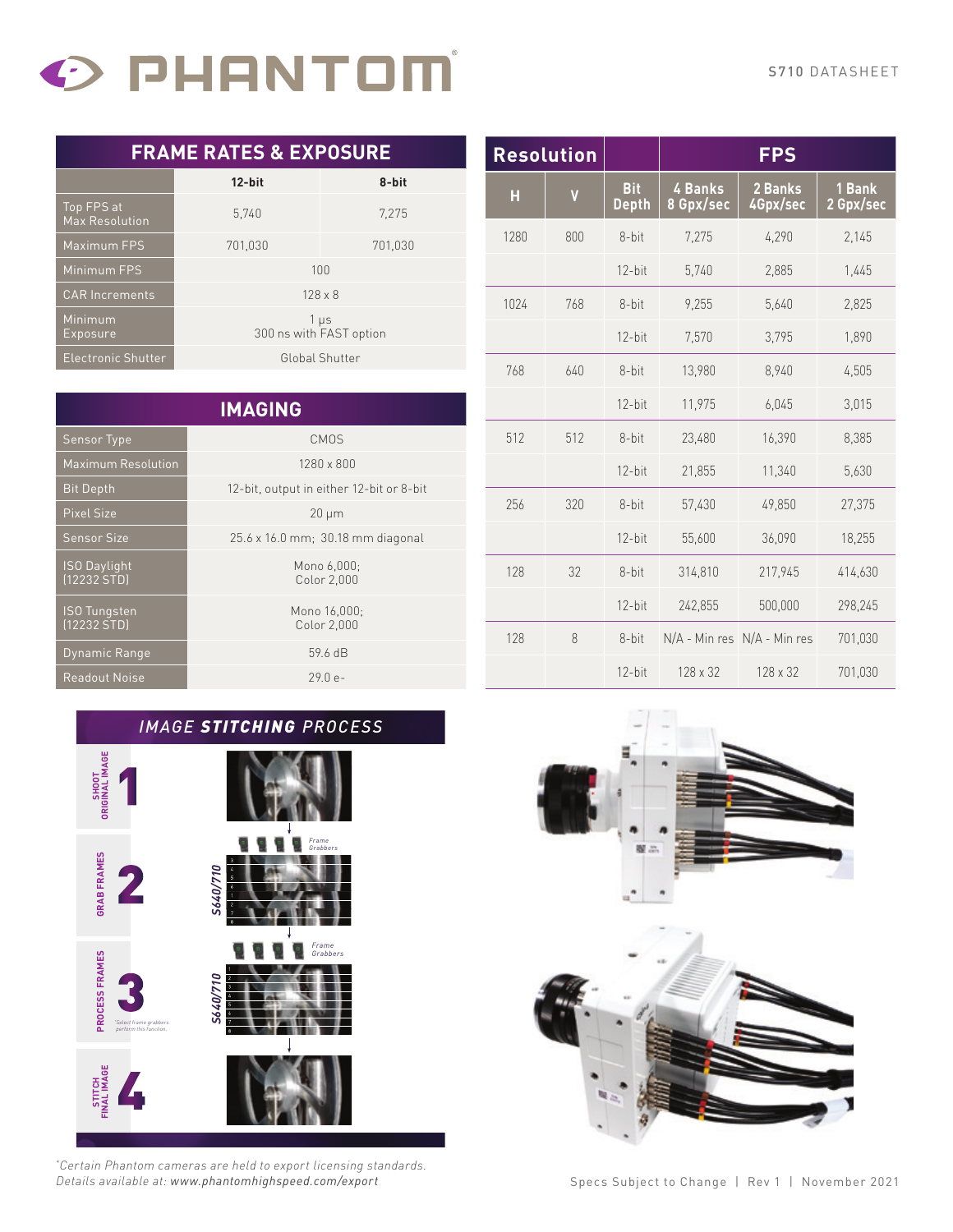

|                                     | <b>CONNECTIVITY &amp; SIGNALS</b>                                                                                                                                                                                                                    |                |  |
|-------------------------------------|------------------------------------------------------------------------------------------------------------------------------------------------------------------------------------------------------------------------------------------------------|----------------|--|
| <b>CXP6 Ports</b>                   | 4 banks of 4 CXP6 ports each.<br>Bank A: May be used alone for up to 25 Gbps throughput<br>Bank B: May be used with Bank A for up to 50 Gbps total throughput<br>Bank C and D: May be used with Banks A and B for up to 60 Gbps<br>total throughput. |                |  |
| Timecode                            | IRIG-B Modulated and Un-modulated                                                                                                                                                                                                                    |                |  |
| <b>Port Descriptions</b>            | GPIO port                                                                                                                                                                                                                                            | 12 pin Hirose  |  |
|                                     | Power                                                                                                                                                                                                                                                | Mini XLR       |  |
| I/O Signals -<br>available on GPIO  | Input                                                                                                                                                                                                                                                | <b>Output</b>  |  |
| GPIO 0-3-<br>Bi-directional         | Trigger In                                                                                                                                                                                                                                           | Trigger Out    |  |
|                                     | <b>Event In</b>                                                                                                                                                                                                                                      | SW Trigger Out |  |
|                                     | Memgate                                                                                                                                                                                                                                              | Strobe Ready   |  |
|                                     |                                                                                                                                                                                                                                                      | Time Code Out  |  |
| GPI04-<br><b>Isolated Input</b>     | Event In                                                                                                                                                                                                                                             |                |  |
|                                     | Memgate                                                                                                                                                                                                                                              |                |  |
| GPIO <sub>5</sub><br>Isolated Input |                                                                                                                                                                                                                                                      | SW Trigger Out |  |
|                                     |                                                                                                                                                                                                                                                      | Strobe Ready   |  |
|                                     |                                                                                                                                                                                                                                                      | Time Code Out  |  |



*Phantom S710 Connector Panel*

| <b>CONTROL</b>               |                                                                                                                        |  |
|------------------------------|------------------------------------------------------------------------------------------------------------------------|--|
| <b>Exposure Start</b>        | Programmed in GenICam and operates as FSYNC                                                                            |  |
| Exposure Active              | Frame state and exposure duration are controlled by an input signal, for synchronizing with systematic processes       |  |
| Metadata Available,          | Frame timestamp, event flag, lock to timecode flag, frame count, and core ID are output as an additional line at Row 0 |  |
| <b>Operational Protocols</b> | CoaXpress (CXP) 6                                                                                                      |  |